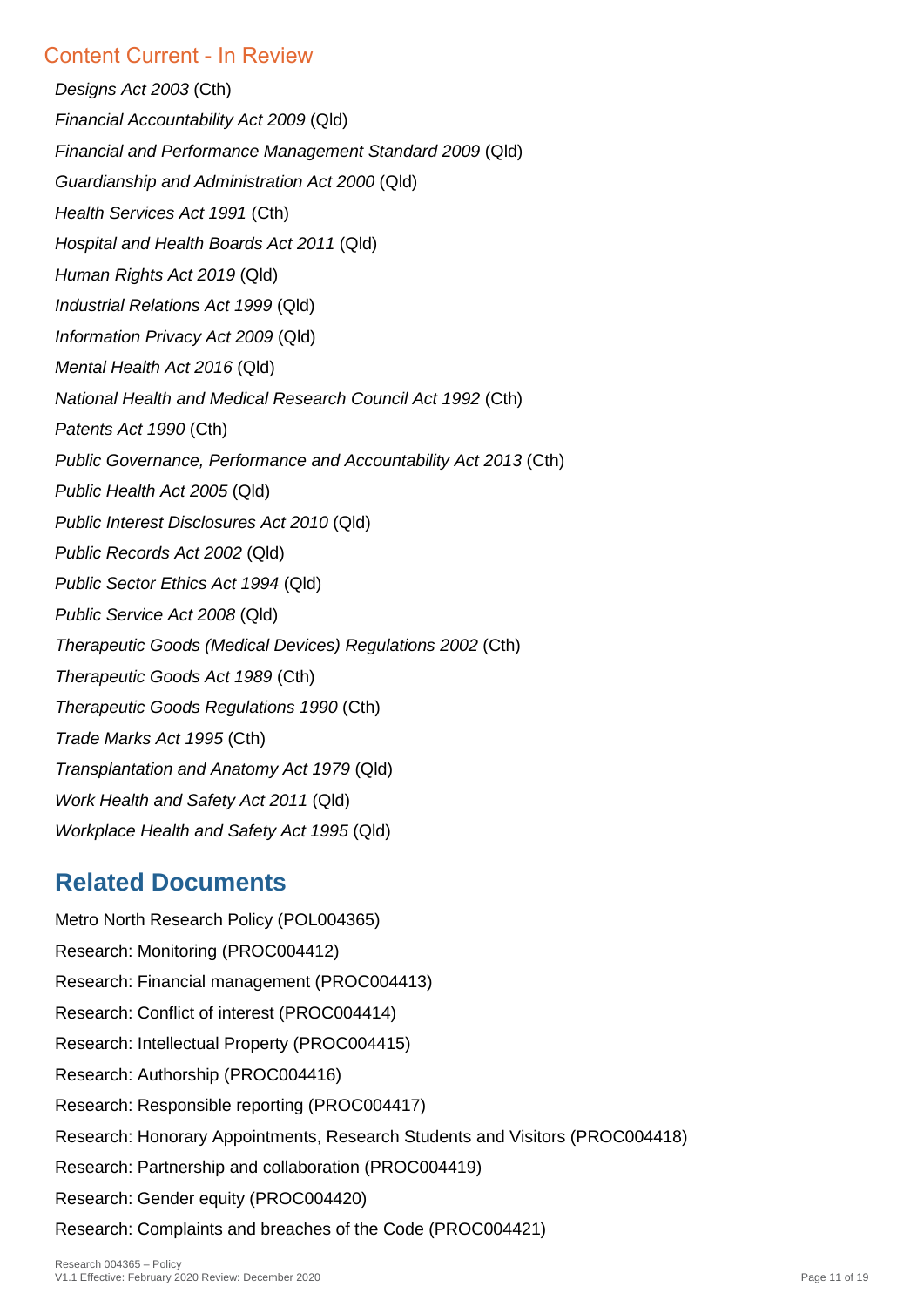## **Appendix 1- Definition of terms (if required)**  Review Overdue – content approved by authorising officer to remain published

| <b>Term</b>                     | <b>Definition</b>                                                                                                                                                                                                                                                                                                                  |
|---------------------------------|------------------------------------------------------------------------------------------------------------------------------------------------------------------------------------------------------------------------------------------------------------------------------------------------------------------------------------|
| Allegation                      | A claim or assertion arising from a preliminary assessment that there<br>are reasonable grounds to believe a breach of the Code has occurred.<br>May refer to a single allegation or multiple allegations.                                                                                                                         |
| Author                          | An individual who has made a significant intellectual or scholarly<br>contribution to research and its output and who has agreed to be<br>listed as an author.                                                                                                                                                                     |
| Authorship                      | Authorship refers to the attribution of contributors to academic<br>publications. Authorship must be determined based on substantial<br>scholarly contributions.                                                                                                                                                                   |
| <b>Breach</b>                   | A failure to meet the principles and responsibilities of the Code. May<br>refer to a single breach or multiple breaches.                                                                                                                                                                                                           |
| Clinical record                 | A collection of data and information gathered or generated to record<br>the clinical care and health status of an individual or group.                                                                                                                                                                                             |
|                                 | Also referred to as a Patient Chart, Patient Record, Medical Record,<br>Healthcare Record, Current Encounter Chart (CEC).                                                                                                                                                                                                          |
| Code, the                       | The Australian Code for the Responsible Conduct of Research,<br>2018 (the Code) establishes a framework for responsible research<br>conduct that provides a foundation for high-quality research, credibility<br>and community trust in the research endeavour.<br>https://www.nhmrc.gov.au/about-us/publications/australian-code- |
|                                 | responsible-conduct-research-2018                                                                                                                                                                                                                                                                                                  |
| Collaboration                   | A working relationship between researchers who together engage in<br>research. A collaboration may occur between researchers internal or<br>external to the one organisation and may be guided by formal<br>agreements for a specific project.                                                                                     |
| <b>Collaboration Agreement</b>  | An agreement made between Metro North and another entity for the<br>purpose of performing research. For clarity, this definition does not<br>include an employment agreement with an employee of Metro North.                                                                                                                      |
| <b>Confidential Information</b> | Confidential Information means any information that-                                                                                                                                                                                                                                                                               |
|                                 | (a) is about a person who is receiving or has received a public sector<br>health service; and (b) could identify the person.                                                                                                                                                                                                       |
|                                 | Hospital and Health Boards Act 2011 (Qld)                                                                                                                                                                                                                                                                                          |
| <b>Conflict of Interest</b>     | A conflict of interest exists in a situation where an independent<br>observer might reasonably conclude that the professional actions of a<br>person are or may be unduly influenced by other interests. <sup>1</sup>                                                                                                              |

<span id="page-11-0"></span><sup>1</sup> Australian Code for the Responsible Conduct of Research 2018. National Health and Medical Research Council, Australian Research Council and Universities Australia. Commonwealth of Australia, Canberra.

-